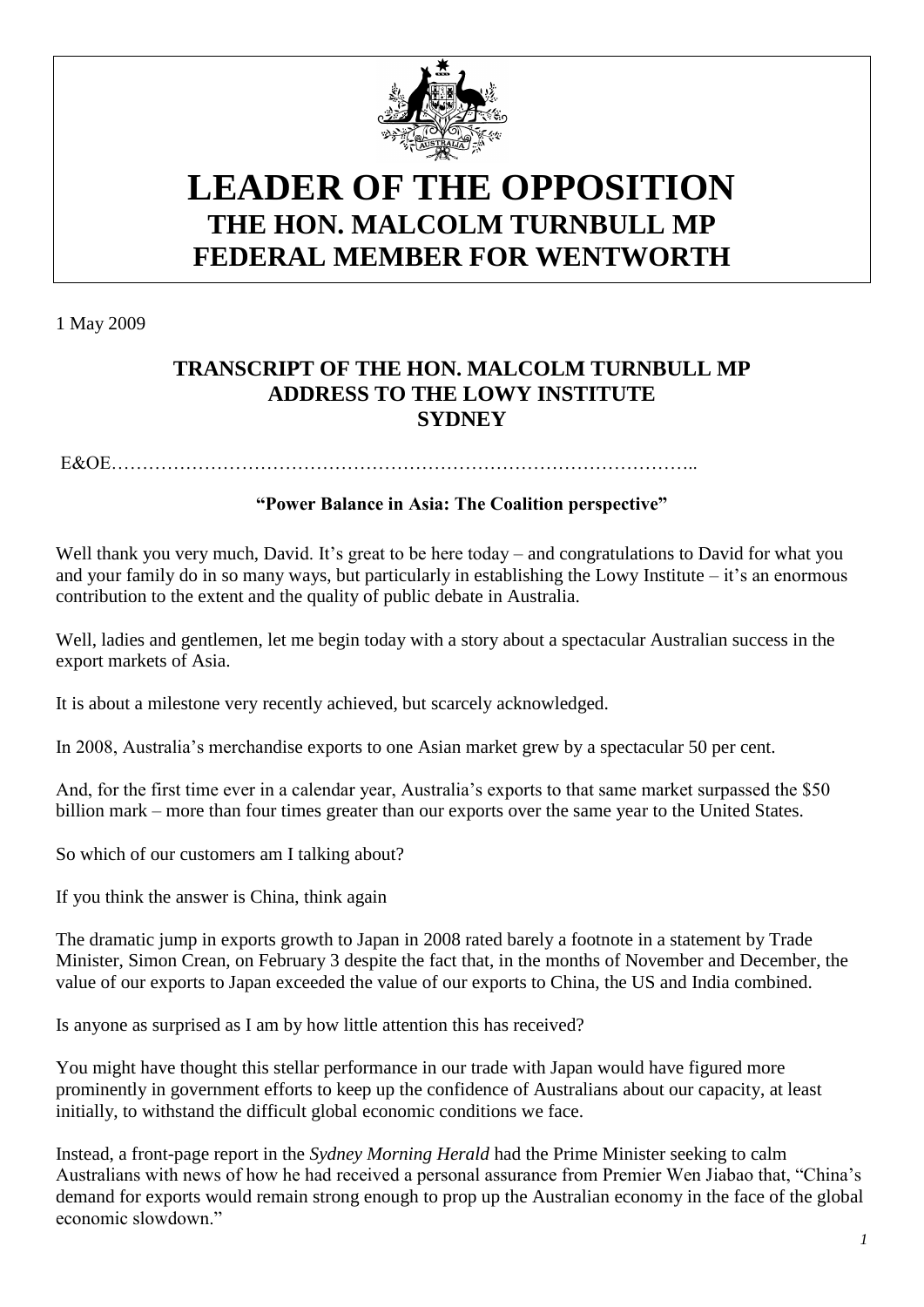I raise this simply to make the point that sometimes we tend to become a little too fixated on China in our strategic thinking, to the exclusion of other nations and other issues.

For all the inevitability of its expanding strategic footprint, we need to remind ourselves that China is but one major power among several major powers in the region. In that context, our strategic partnership with our great ally, the United States – and the web of other US alliances across the region , including Japan, as the second largest global economy – will remain absolutely critical as far into the future as the eye can see.

Yet such is the extent to which China has become the headline story in our foreign policy, economic and strategic debates that I feel duty bound to devote much of our time here today to setting out the Coalition's perspective on how relations with China should best be managed within our broader foreign policy.

Australians must always think clearly and objectively about our foreign relations and those with China in particular.

For it is not helpful either to exaggerate fears or expectations of China's role as the coming world power.

In this, I subscribe to the formula articulated by my good friend, and a great Australian foreign minister, Alexander Downer, who said our approach to China's re-emergence as a great power should be characterised by "a spirit of ambition without illusion."

Above all, relations with China must be rigorously guided by the same principles that guide China's relations with us – national self interest.

I spent some years of my business life pursuing mining ventures in China.

These found me not so much in the big cities, but in provincial cities and towns negotiating access to mineral resources.

As a result of that work I established what was, I believe, the first Sino-Western mining venture, a zinc-gold mine in Zhangbei Country in Hebei Province at a place called Caijiaying.

As I travelled around dealing with provincial and municipal governments, geological bureaus as well as central ministries in the capital, I learned to respect how different Chinese perspectives were to our own. Yet there were also some fundamental similarities.

I found the keys to business success were straightforwardness, clarity of expression and above all, strength of commitment and purpose.

There were many moments of great insight into the realities of Chinese administration.

On one occasion, I was spending a lot of time in Shenyang, the capital of Liaoning Province, discussing gold mining joint ventures with the local geological bureau, which had of course access to all the relevant geological data.

The Director of the Bureau and I had been looking closely at some deposits in the hills behind Dalian when he said we should jointly develop the Paishanlou gold deposit.

I told him I had seen the then Premier, Li Peng, sign a joint venture to develop that deposit with the largest gold mining company in the world, Barrick Gold Corporation, in Beijing and in the presence of the Canadian Prime Minister, Brian Mulroney.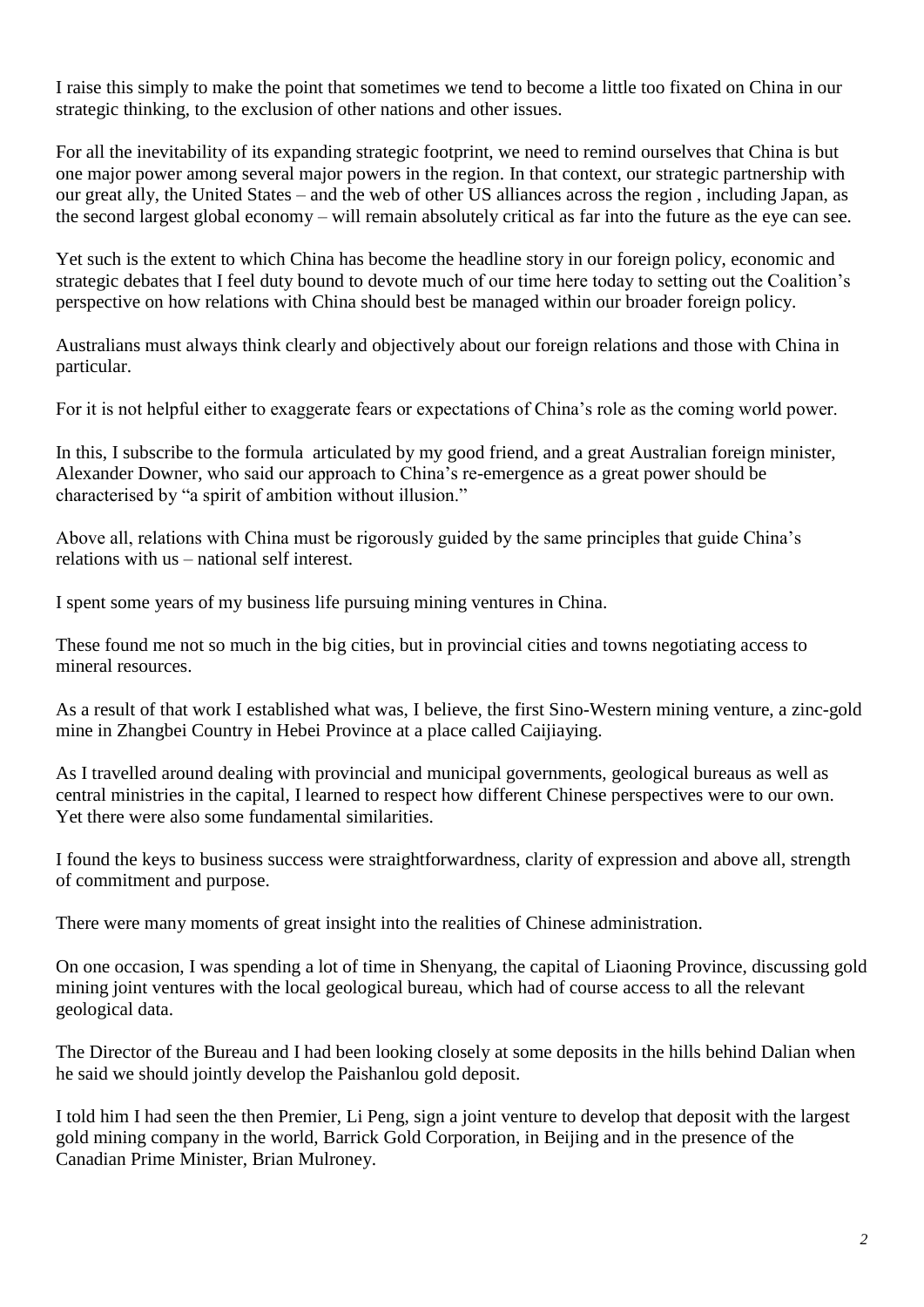The Director said, yes, that had been done. But the people in Beijing had cut him out of the deal – and so he had refused to give them any of the data.

How do you get away with that? I asked.

"*Shan gao huangdi yuan*" he replied "The mountain is high and the emperor is far away."

I stayed out of that one – but I also noted some time later, Barrick pulled out of the deal complaining they couldn't get the data and the Liaoning Geological Bureau developed the mine themselves, opening it in 1998.

However against that reality of considerably more local autonomy in fact than most people realise or recognise, you have to set 3,000 years of a highly centralised and elitist administrative culture.

China has a sense of itself, and its exceptionalism, that is unique.

The Chinese know that three hundred years ago they were the wealthiest and strongest nation in the world.

Then they became weak and vulnerable.

European nations a fraction of their size plundered China and carved out concessions – be they territorial, political or commercial.

And indignity of indignities, tiny Japan, conquered and occupied much of their nation.

We should never forget that freedom from foreign ownership and control of China's resources was a key objective of Mao's revolution.

No wonder his first words as he stood, triumphant on Tienanmen, were "*Zhongguo renmin zhan qilai le*" – The Chinese people have stood up!

Then decades of communism saw China's potential suppressed and diverted. Catastrophic political measures like the Great Leap Forward and the Cultural Revolution devastated generations.

Chinese of our parents' generation would have been excused for thinking that history was, for China, just a series of unrelenting humiliations and calamities.

Today, all that has changed.

The rapid growth in Chinese wealth and power that frightens many in the West is, from a Chinese perspective, simply a return to situation normal – a return to a time when China, once again, is standing up as the great power it has been for almost all of recorded history.

So with those reflections – both general and personal – let me now set out some of my views on how Australia can best position itself for ongoing success in the Asia-Pacific and in particular in terms of our relations with China.

In doing so, I want to stress the importance of Australia demonstrating consistency of purpose, a coherent set of principles, fidelity to the values of the Australian people and maximum transparency in the conduct of its relationships across the region.

The rapid economic growth in China and India, in particular, is giving both countries greater geopolitical clout.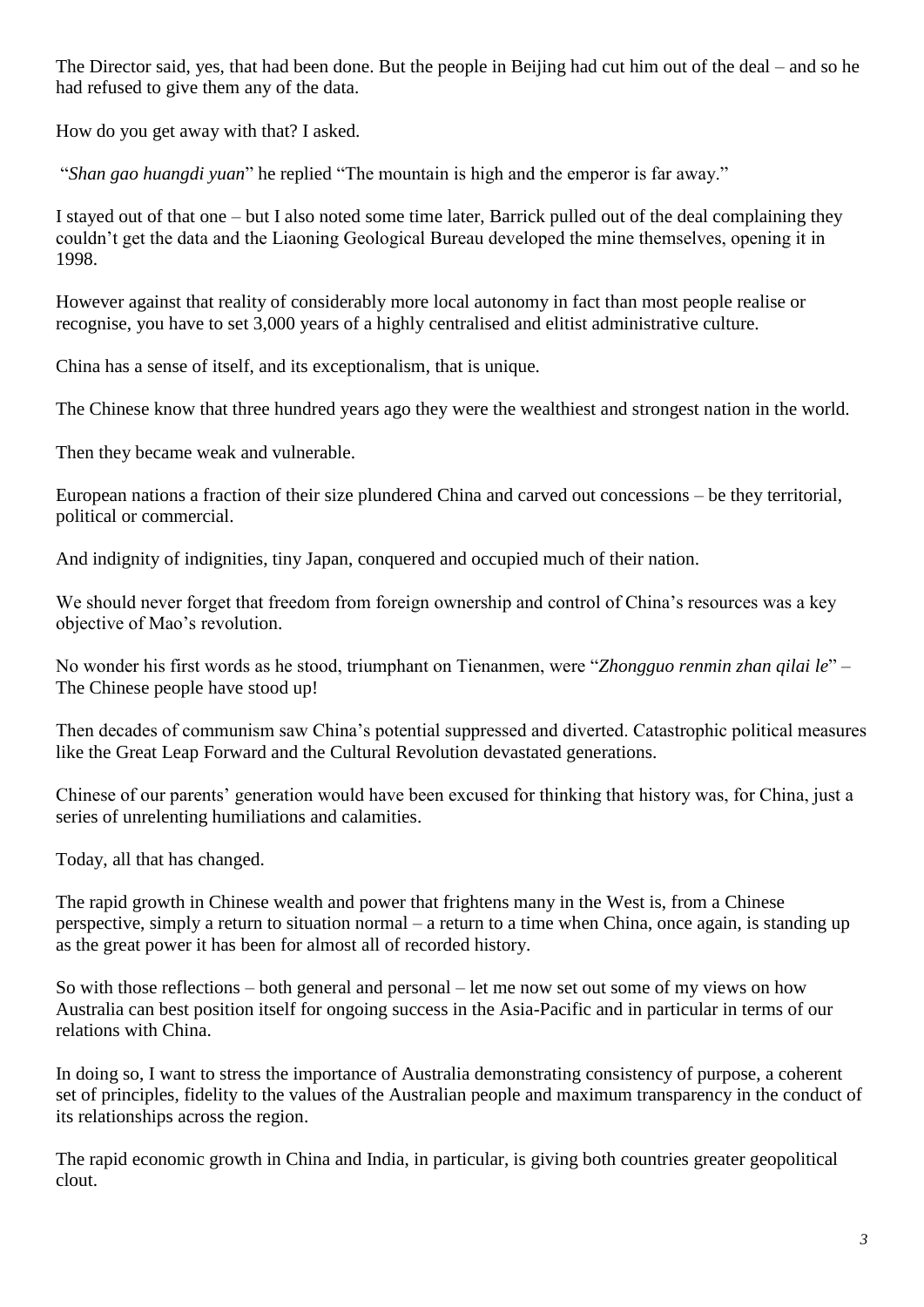China is stepping into the role of a great power more rapidly than India but it would be naive to imagine India is going to be far behind.

And given the spectacular impact on living standards of rapid economic development in China and India, as indeed across most of East Asia, we should regard these changes overwhelmingly as a positive.

If you take the APEC economies as an example, which together account for three billion people, poverty has halved in just 20 years.

By any measure of the human happiness index, that represents an astonishing quantum lift in prosperity and security.

This owes much to the embrace by Asia, including by the world's largest communist state, of many of the principles of economic liberalism.

For this reason, we in the Coalition approach our engagement across the Asia-Pacific with a sense of confidence and optimism.

This does not mean there will not be many challenges.

To our far north, Russia appears frustrated, and sometimes fractious.

North Korea remains dangerously unpredictable.

In central and south Asia, non-state actors such as al-Qaeda and the Taliban, through their campaigns of terror and insurrection, seek to undermine the very viability of nation-states, not only Afghanistan but, increasingly, and troublingly, Pakistan.

Nearer to home, Burma remains incorrigible, and Thailand divided.

Even in the Pacific, among the small states in our direct sphere of interest, and responsibility, we have seen democracies demeaned and diminished by resort to power through the barrel of a gun.

These are difficult times, made many times more difficult by the shock to the global economy. No longer can we count on the cohesive effects of the general lift in the comfort index arising from a lengthy global boom.

In Australia's case, one immediate effect is the fall-off in volumes and prices for our exports of coal and iron ore to the leading markets and it might be some time yet before we see a repeat of those record-breaking trade figures for 2008.

This changing landscape will demand that we demonstrate superior management skills to ensure our interests are protected and enhanced.

This brings me to the performance of the Rudd Government.

Anyone watching the Prime Minister's helter-skelter diplomacy in these past months might be left puzzled as to where exactly we are seeking to position ourselves in our relationships with the leading powers of Asia.

Several Asian capitals could also be forgiven for being slightly mystified.

What were the Japanese to make of Mr Rudd's baffling decision to exclude Tokyo from his first major trip to the region as Prime Minister?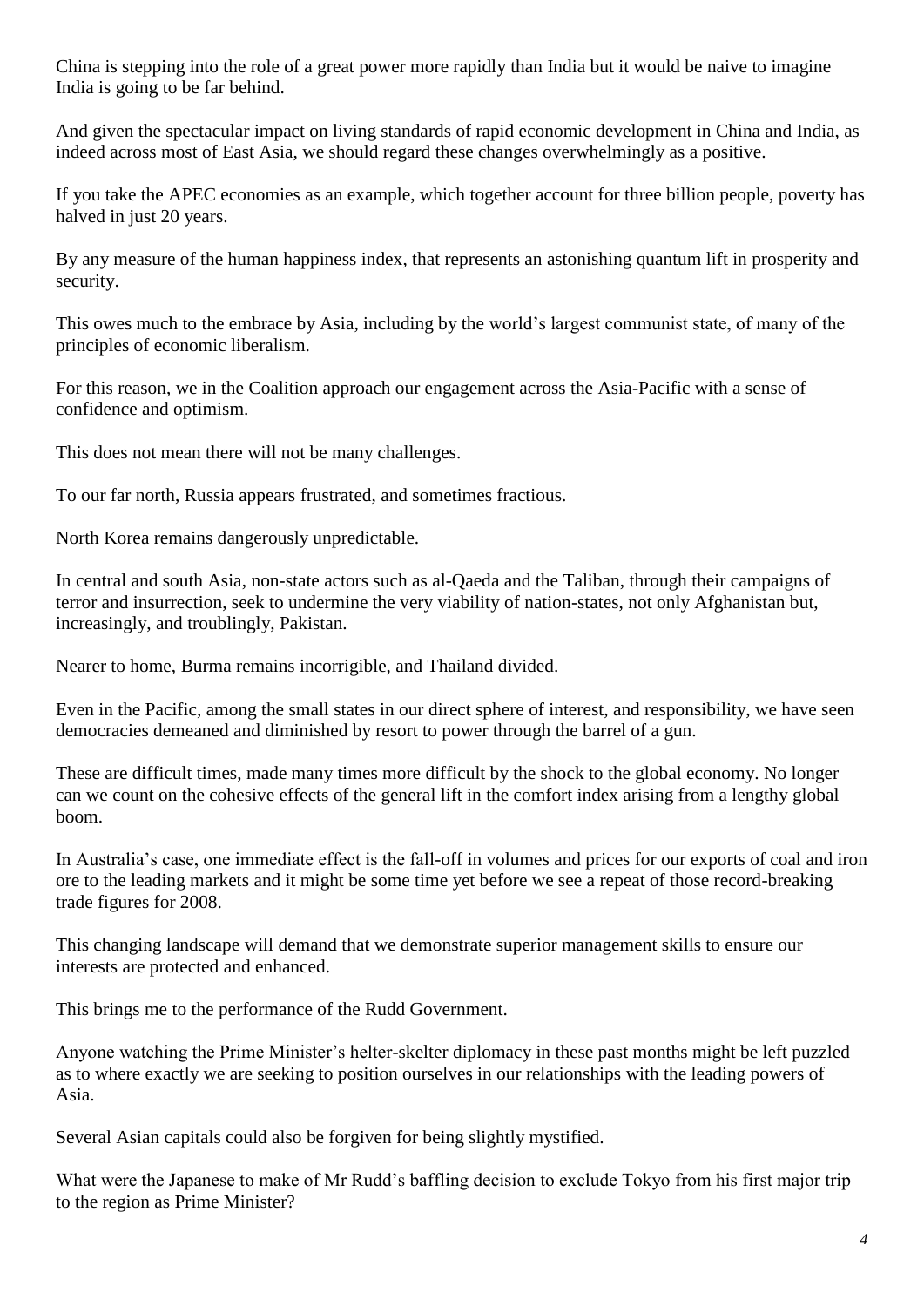What were Jakarta and Singapore to make of his rush-of-blood commitment to reinvent the architecture of the Asia-Pacific before consulting properly on the implications for existing regional fora?

What was New Delhi to make of the Rudd Government's talk of stronger and deeper ties when measured against Labor's boycott of uranium exports to India, for reasons owing far more to internal politics within the ALP than to principle or national interest?

Strength of purpose communicated with clarity and consistency should always be the hallmark of our foreign policy.

The Prime Minister's approach to China has not been as clear and consistent as it should be, or given his background, as we would have expected it to be.

His attempt to present himself, for example, as some kind of intermediary between the United States and China is neither helpful nor convincing. Nor does it seem to be particularly welcome on either side.

The relations between the United States and China are rich, complex… and very capably managed by experienced people.

The risk of Mr Rudd representing himself as some kind of trans-Pacific interlocutor is that he will be perceived by the Americans as being overly sympathetic to China and by the Chinese as a bearer of other people's messages, rather than an advocate of his own.

We must never forget that great powers, like great rulers, regard deference as their due.

So those who seek to earn brownie points, by flattering or favouring a great power are at risk of being seen as doing no more than what is expected, at worst as showing weakness.

I was disappointed, therefore, by the manner of Mr Rudd's recent very public advocacy of China having a larger shareholding in the IMF.

Now at one level this is no big deal.

After all, the Howard Government supported changes to the IMF to allow China to have a greater role at the G20 meeting in Melbourne in 2006.

But the persistent way Mr Rudd advocated this agenda on his recent overseas trip begged at least two questions.

First, why single out China? What about India? What about Brazil or Russia? The membership of the IMF reflects the economic order of a generation ago, that is true, but China is not the only country whose economic stature has dramatically grown.

Second, why was the Australian Prime Minister running this line so relentlessly?

On his most recent trip to New York, Mr Rudd became so seized by the imperative of greater global engagement with China that he forgot he had a great story to tell American audiences about the strength, stability and security of our own economy and financial system, as an attractive destination for business and investment

Then came the controversy over his Defence Minister's receipt of substantial gifts of travel to China which he had not disclosed.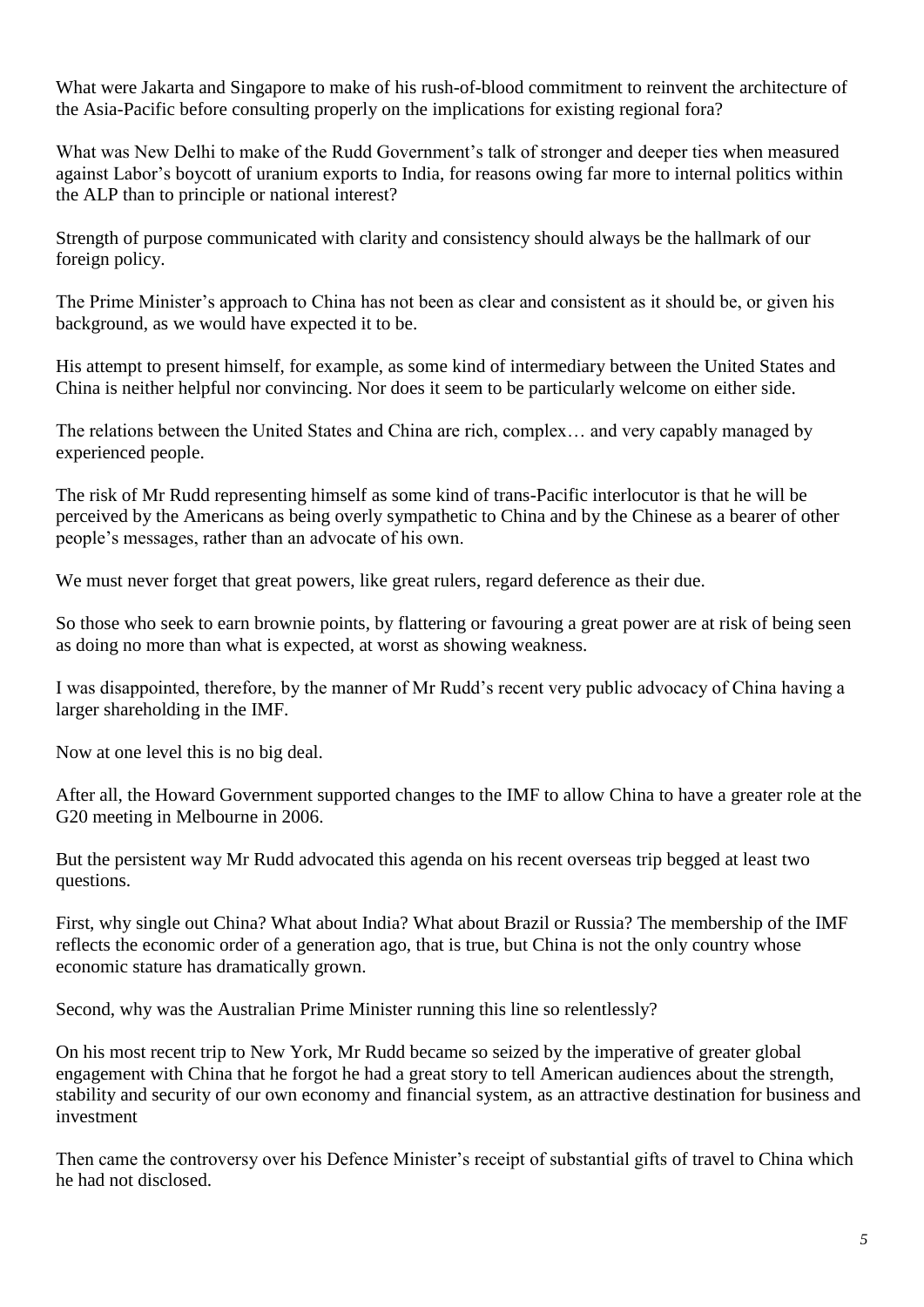All of a sudden, Mr Rudd became very sensitive to criticism about his approach to China.

This led to his refusal, on a television set, to sit next to the Chinese Ambassador to Britain, Fu Ying, who was previously Ambassador in Australia and well known to many of us.

Let me say, I will never decline the opportunity to sit next to and converse with Ambassador Fu.

Now if this episode appears erratic, what are we to say of the recent high-level briefings to the media about the strategic underpinnings of the Government's Defence White Paper?

Let me state this plainly: it makes no sense for Australia in 2009 to base its long-term strategic policy on the highly contentious proposition that Australia is on an inevitable collision course with a militarily aggressive China.

For our own part, Australia should be proactive, working with our allies, in encouraging China's constructive engagement with the region and globally, across the whole gamut of economic, environmental and security challenges facing the world.

We are at our best when we are honest, upfront and true to ourselves.

Neither an intermediary, nor an apologist, but a straightforward, respected and distinctively Australian voice in the great debates of our time.

Given China's experience through its history of unwelcome foreign intervention, it is important China be reassured that we in Australia have no interest in policies of containment, directed at China or anyone else.

In longer-term defence calculations, we must be extremely careful not to confuse our analysis of China's aspirations for a credible modern military with an assumption that building more sophisticated defence systems will necessarily translate in the decades beyond into an aggressive mindset of force projection. China has shown no inclination since the 1970s to export its ideology.

Having spent some time working in both China and Siberia and knowing a little about the strength of feelings on both sides of the border, I must say that I have been very impressed by the way China has recently confirmed its borders with Russia.

Very large Chinese territories in the north east of China were acquired by the Russians following the unequal treaties of Aigun (1858) and Beijing (1860).

China's pragmatic acceptance of these historical wrongs is not indicative of a nation intent on a program of global expansion.

So while it would be unwise to discount entirely any contingency which may arise from a shift in the regional balance of power, nonetheless I believe the Prime Minister would have been wiser and stayed closer to the facts, if he had avoided rhetoric about an Asian "arms race".

Let's be very clear about this: there is no conceivable security challenge for Australia in the foreseeable future – be it border protection, preventing the spread of swine flu, or indeed any emerging regional tensions – that will not involve Australia working closely and co-operatively with key allies such as the US and Japan as well as our other friends and partners across the region.

We need China to be a responsible stakeholder in helping meet these challenges as they arise, and over recent times China has demonstrated an increasing readiness to step up to this responsibility.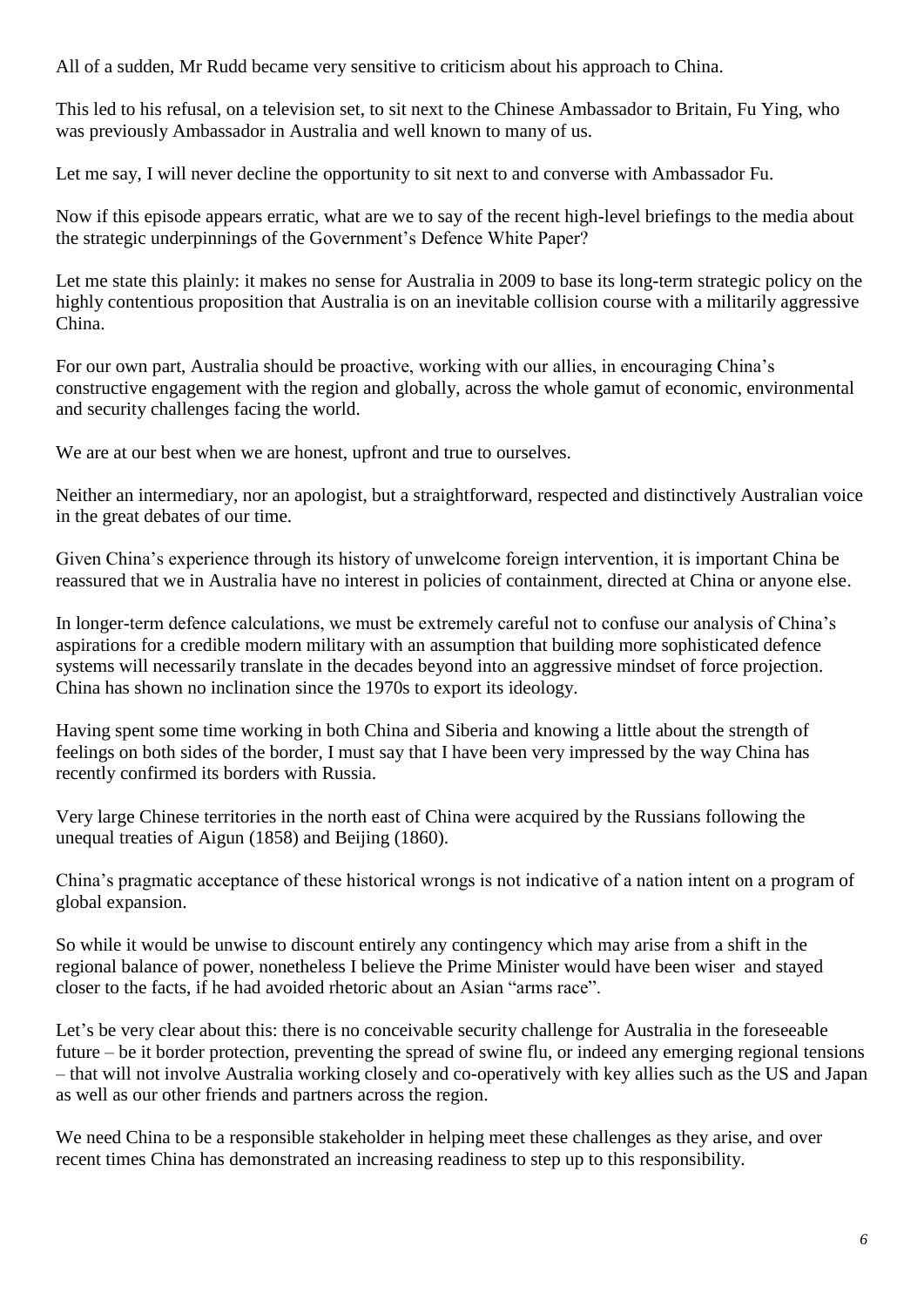We welcome China's broader engagement and look forward to China playing a leading and constructive role.

As Alan Dupont, reflecting on the recent media leaks about the strategic calculus of the Defence White Paper, pointed out in *The Australian* (April 14, 2009): "It makes no sense to allow worst case assessments of China's intentions and capabilities to determine the next 20 years of Australian defence spending and strategy, especially when these views are based on prejudice rather than informed analysis…"

Under the Howard Government we had enormous success in building a much stronger, broader and deeper relationship:

- opening dialogue at the highest levels across the issues of security, defence and human rights;  $\bullet$
- better using people-to-people links going back six generations,
- and developing mutual understanding through the tens of thousands of young Chinese students choosing Australian universities for their further education.

What's more we did it while at the same time also strengthening our ties with the United States, Japan and India – a very significant diplomatic achievement.

This was a commonsense approach to the conduct of relations between two countries so vastly different in traditions and values while never forgetting that a readiness to stand up resolutely for one's own interests is a respected quality, in Asia as elsewhere.

Which brings us to the question of China's investment strategy – a strategy which offers opportunities and risks for a country like Australia.

A key Chinese strategy today is to acquire access and, preferably, control of natural resources around the world.

China knows that as its economy continues to grow it will need to import more and more of the world's natural resources.

Its growth, and demand for those resources, in recent years surprised everyone and this surge in demand resulted in a spike in prices before the recent downturn.

So it is in China's interest to be able to secure as much of these natural resources and do so in a way that ensures it will have enough supply in the future when growth returns to keep prices low.

And that is why China's state owned companies are busy buying resource assets on every continent, including our own.

In this sense there are parallels between China's strategy today and Japan's in the 1970s – but they only go so far.

China's acquiring companies are all state owned enterprises. They are in every respect agents of the Government and their activities, their access to finance are dependent upon their acting in accordance with the strategic direction of Government.

The global financial crisis offers enormous opportunities for China in pursuit of this strategy as it does for every cashed up investor.

While the rest of the world is deleveraging and asset prices are plunging, China is there with the largest cash stash on earth ready to take its pick of cheap assets.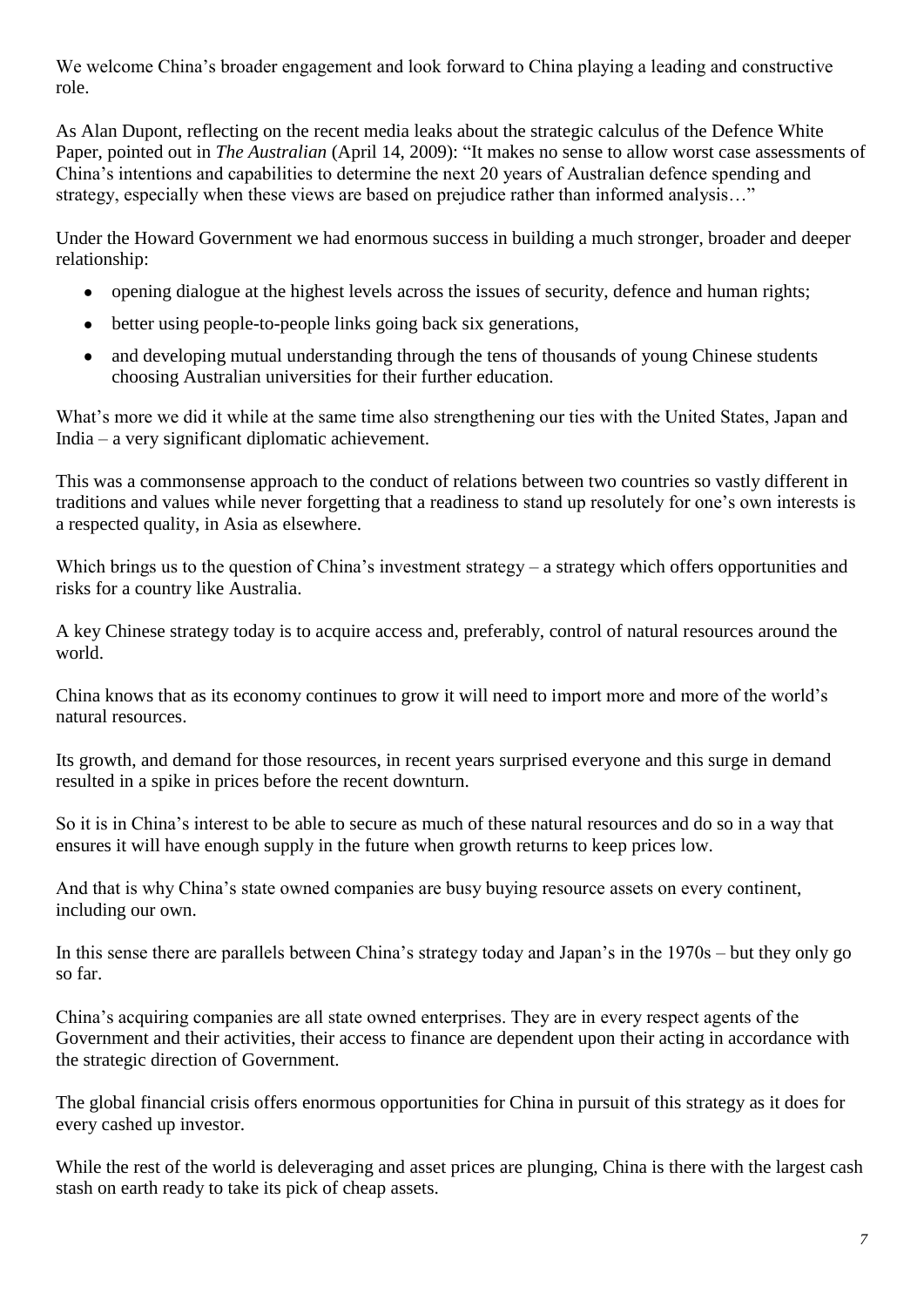So in a nutshell what is China's national interest? It is to use the opportunity of the global financial crisis to acquire as many premium resource assets around the world so that it emerges with a global portfolio of sufficient scale and diversity to enable it to secure long term and low cost access to the natural resources it needs.

Now, what then is our national interest?

Australia's national interest is to ensure wherever possible that the control of its major natural resource assets remains in the hands of companies that will pursue the development of those assets in a way that will maximise the economic returns for Australia.

We should be very wary of acquisitions where the commercial interests of the would-be purchaser may be at odds with the Australian national interest.

Peter Costello's decision to block Shell's acquisition of Woodside in 2001 was a good example of such an approach. Mr Costello took the view that Shell, owning a number of competing natural gas assets, may have had a commercial motive not to fully develop the Woodside resources.

Does it matter that a Chinese company is a state owned enterprise?

In my view it does matter a great deal.

One may well ask – why would we allow the Government of a foreign company to acquire assets in Australia we would never contemplate an Australian Government acquiring?

The hot issue in this context at the moment is the proposed Chinalco/Rio transaction, currently before the Foreign Investment Review Board.

Rio is in need of cash to pay down the debt it ran up when it bought Alcan at a massive premium to its share price in July 2007, just a month or two before the sub-prime crisis hit financial markets.

Chinalco had earlier staged a raid on Rio buying 9% of its shares on market as a means of blocking BHP's now withdrawn takeover offer for Rio.

The Chinese Government plainly saw it as not in its interest, as a big and growing buyer of iron ore, for the two largest iron ore producers in Australia to get together.

The financial crisis delivered an opportunity to go a lot further and the Rio/Chinalco deal will deliver to Chinalco interests in Rio which will not simply block any other party from taking over Rio, but which will give Chinalco direct management involvement and a high level of influence right down at the operating level of Rio's most important assets including in Australia its Hamersley iron ore operations as well a range of its aluminium assets.

The object of the Chinalco acquisition is plainly strategic. This will give Chinalco, and hence the Chinese government, the seat of greatest influence and access to information about production, costs, pricing and marketing strategies of our second largest resource company.

Rio promotes the transaction on the basis that Chinalco is paying a big premium to the current market value of the assets. That only serves to emphasise the strategic nature of the transaction.

This could be described as a classic case of "same bed different dreams" or "*tong chuang yi meng*". The shareholders of Rio are dreaming of selling commodities at the highest possible prices. The Chinese side is dreaming of securing long term, reliable supplies of all those commodities at what they would call reasonable, and what others may regard as low, prices.